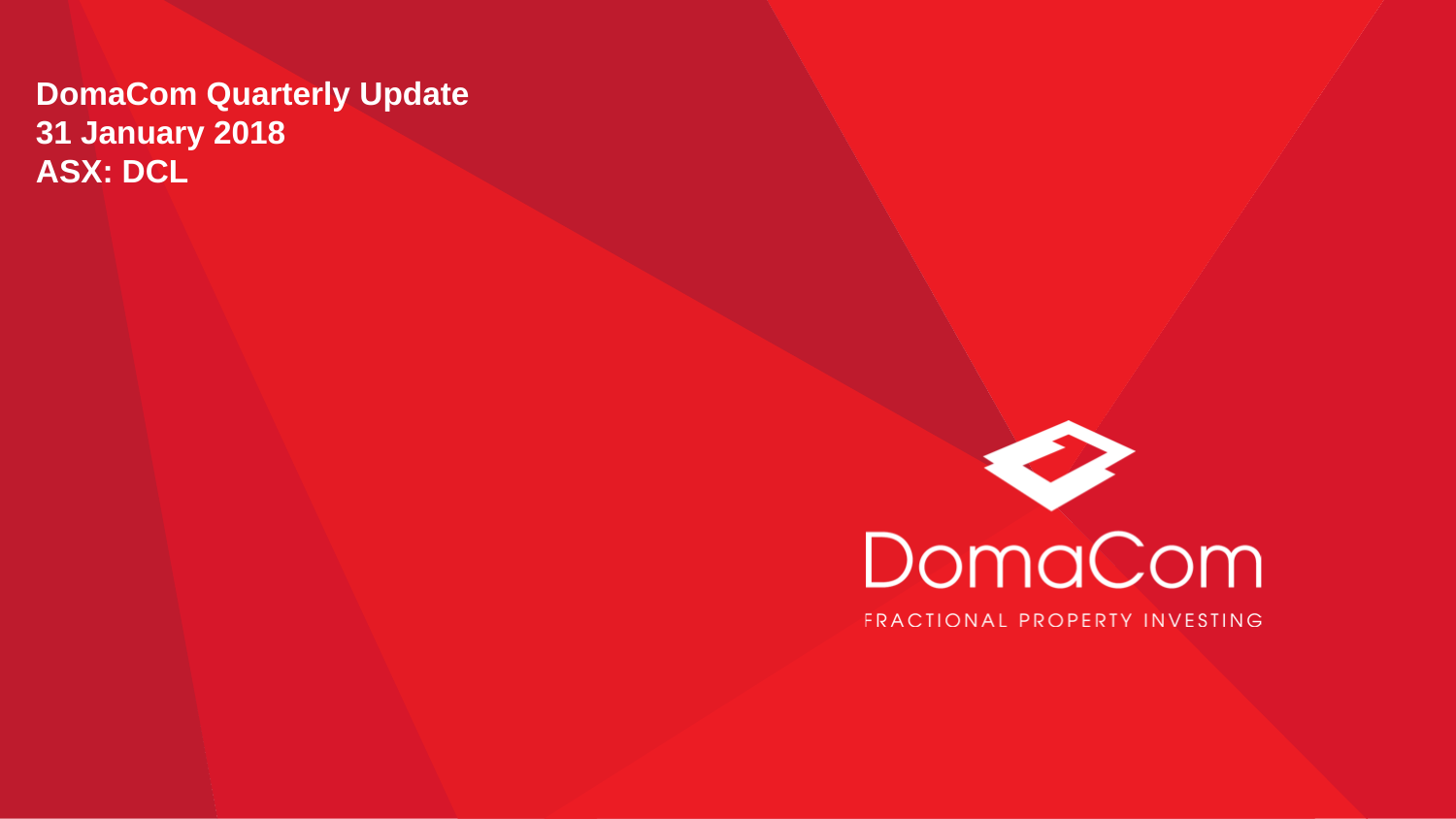## **INVESTMENT HIGHLIGHTS**

- Established track record
	- Successfully completed 48 property crowdfunding transactions to date leading property crowdfunding platform by number of transactions
	- 1,692 platform accounts of which 905 are active investors as at  $30<sup>th</sup>$  January 2018
	- On approved product list of 44 IFA groups: representing over 1,200 advisers
- Solution to accelerate transaction growth in place facilitate growth in FUM
	- Change of trustee completed December 2017
	- New Multi-Asset option PDS being finalised with first mortgage transaction identified
	- Senior Equity Release being finalised
	- Direct to consumer "Friends & Family" technology deployed mid-December 2017
	- Integration of Domain listings completed
- Strong macro drivers underpinning DomaCom's product suite
	- Housing affordability
	- Low interest rates driving hunt for yield

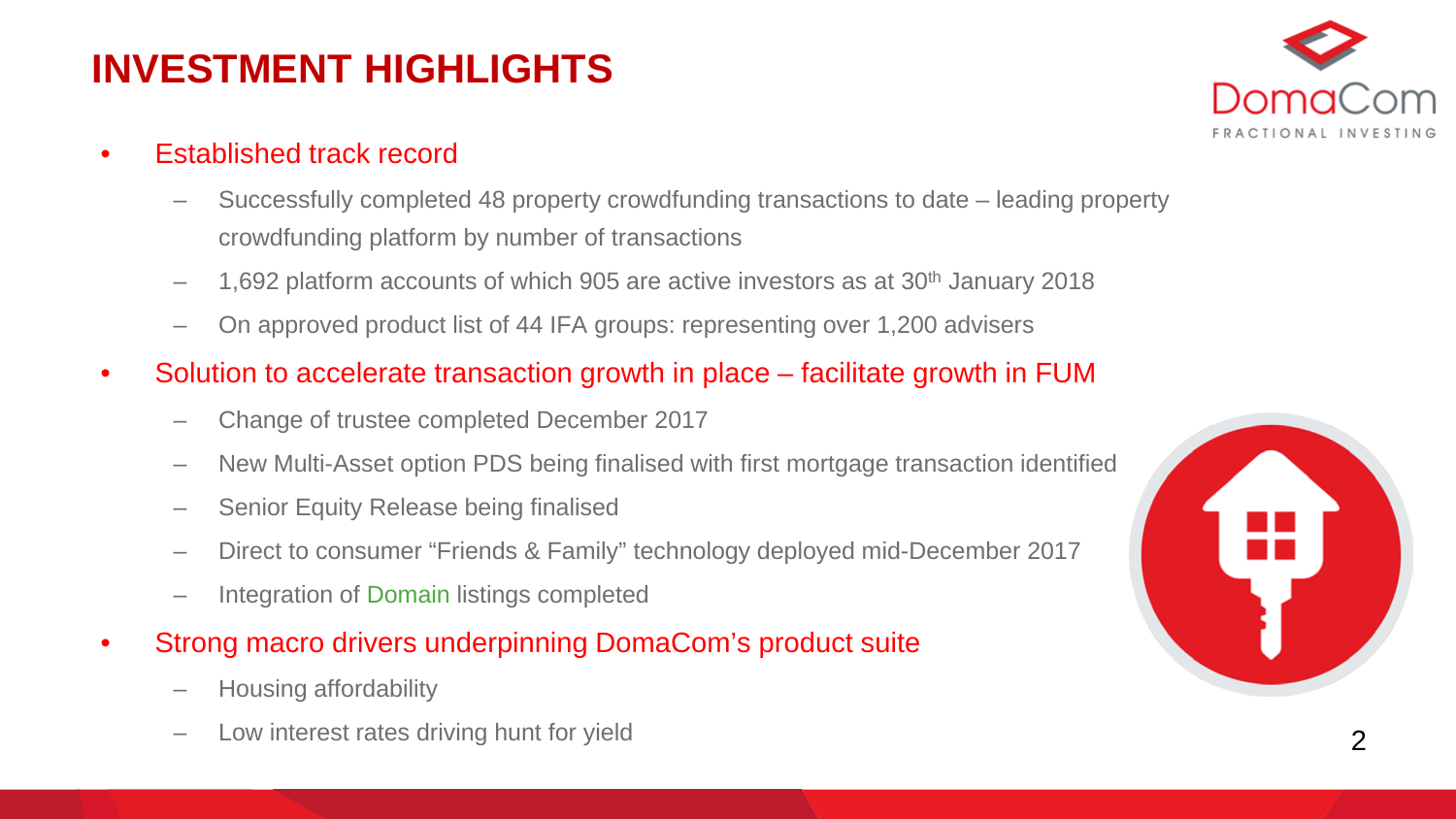### **CORPORATE SNAPSHOT**



| <b>Key Statistics:</b> |                              | <b>Highly Experienced Board:</b> |                         |
|------------------------|------------------------------|----------------------------------|-------------------------|
| <b>ASX Code:</b>       | DCL (Listed November 2016)   | Chairman                         | <b>Grahame Evans</b>    |
| <b>Share Price:</b>    | 12 cents @ January 30th 2018 | <b>Non-Executive Director</b>    | <b>Graeme Billings</b>  |
| Shares on Issue:       | 114,067,784 (Incl. Escrow)   | <b>Non-Executive Director</b>    | David Archbold          |
| Market Cap:            | \$13.7 Million               | <b>Non-Executive Director</b>    | <b>Peter Church OAM</b> |
|                        |                              | <b>CEO</b>                       | <b>Arthur Naoumidis</b> |
| FUM as at 30 January   | \$27 Million                 | COO                              | <b>Ross Laidlaw</b>     |



CFO/Co Secretary Philip Chard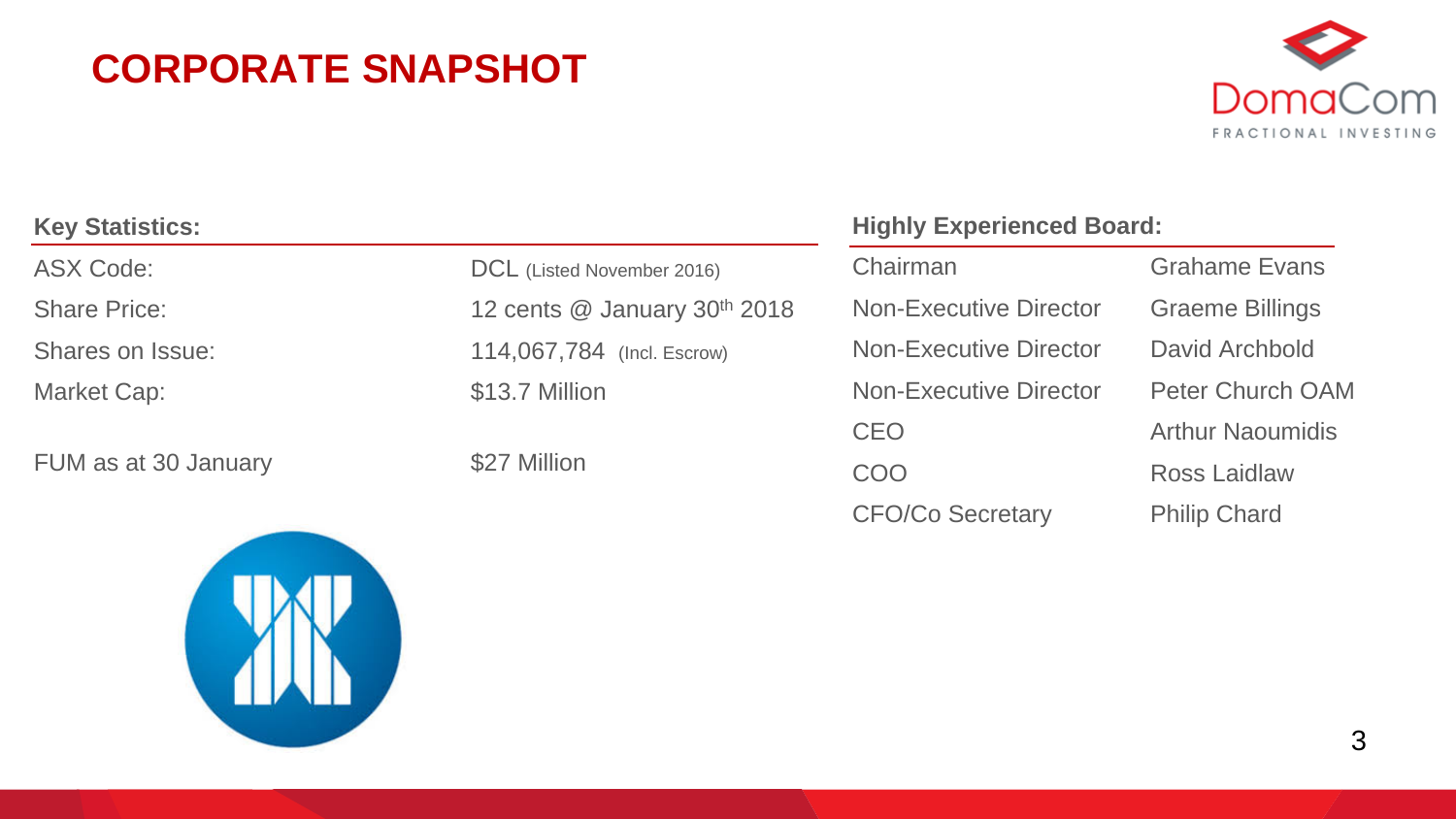### **CAPITAL & COST SUMMARY**



#### **Capital Raised since 30th September \$1.65 Million**

2 Year Lind Convertible Security **\$1 Million** 

3 Year Convertible \$650K

#### **Cash Flow Forecast Summary:**

Cash at 31<sup>st</sup> December:  $$0.95$  Million

Est. Net Cash at 31 March: \$1.70 Million

Other Savings **but a strategies of the Southern Solid Million** 

- Net Cash Outflow forecast for Q1:  $\qquad \qquad$  \$1.20 Million (includes redundancies & legal expenses)
- Net 2018 Q1 Proceeds of Convertible Notes + \$1.25 Million (\$400K received in December 2017)
- Plus Factoring of ATO Rebate  $+ $0.70$  Million (Expected March 2018)

#### **Cost Reductions \$1.9 Million annually**

Staff Redundancies \$1.1 Million (Includes reduced director fees)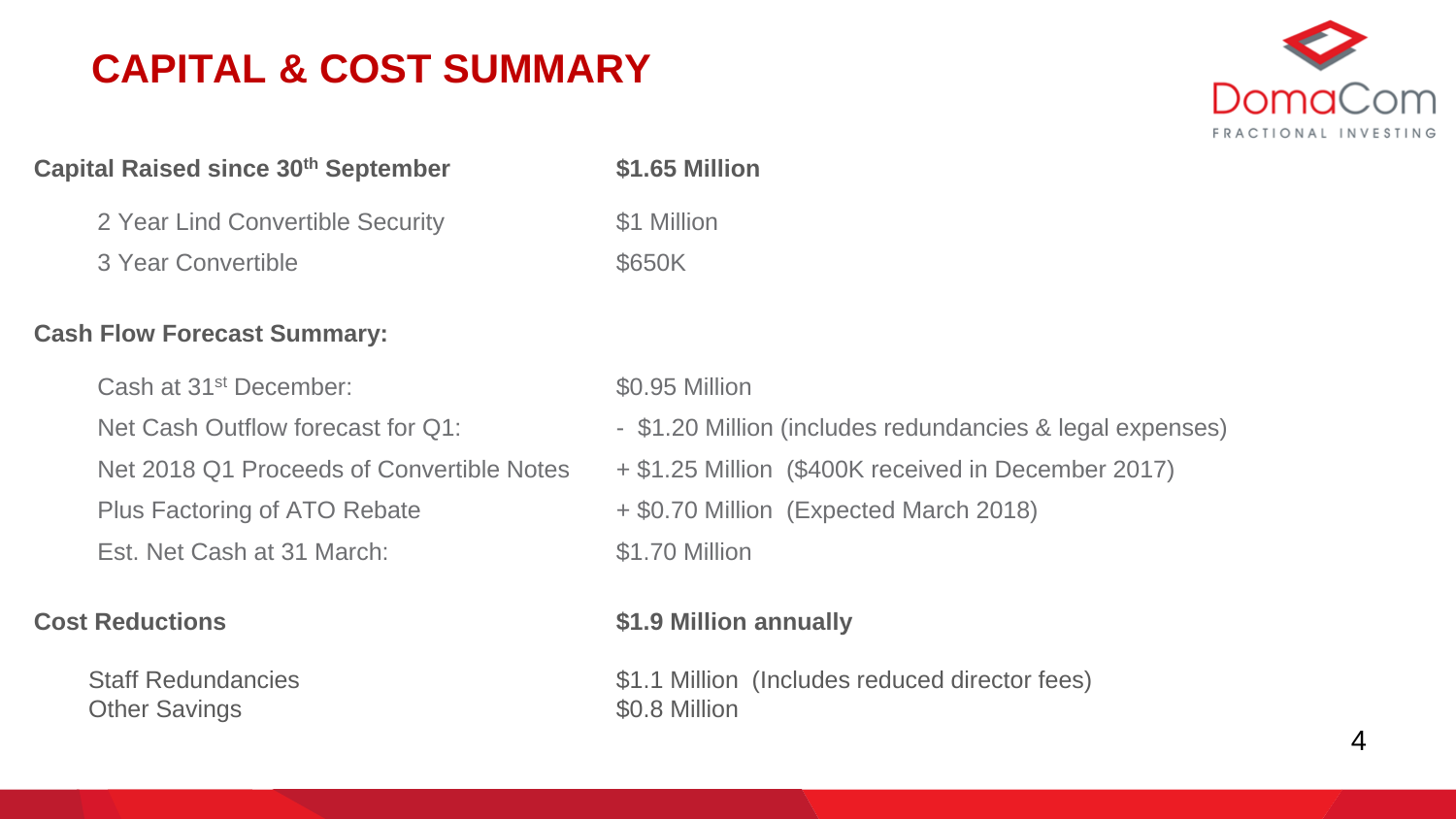# **KEY UPCOMING MILESTONES FOR DOMACOM**



- **Debt for residential investments**
	- New Trustee appointment complete after 7 months
		- New Trustee allows fund to borrow on normal commercial terms
	- The lack of Debt within sub-funds was major road block
		- Debt needed to make investments tax efficient
		- Most Advisers view their "best interest test" as requiring debt
	- DomaCom in discussion with several lenders to provide loans for the platform
		- Advisers and investors will be able to have debt with the click of a button & no paperwork
		- SMSF's will not require a LRBA simplicity & cost savings
	- New PDS allowing crowdfunding of mortgage backed loan launch is imminent
		- Advisers can syndicate investors to fund mortgage & receive an attractive risk/return
	- We expect transaction volumes to significantly accelerate once we have debt
		- Adviser Roadshow to be conducted February & March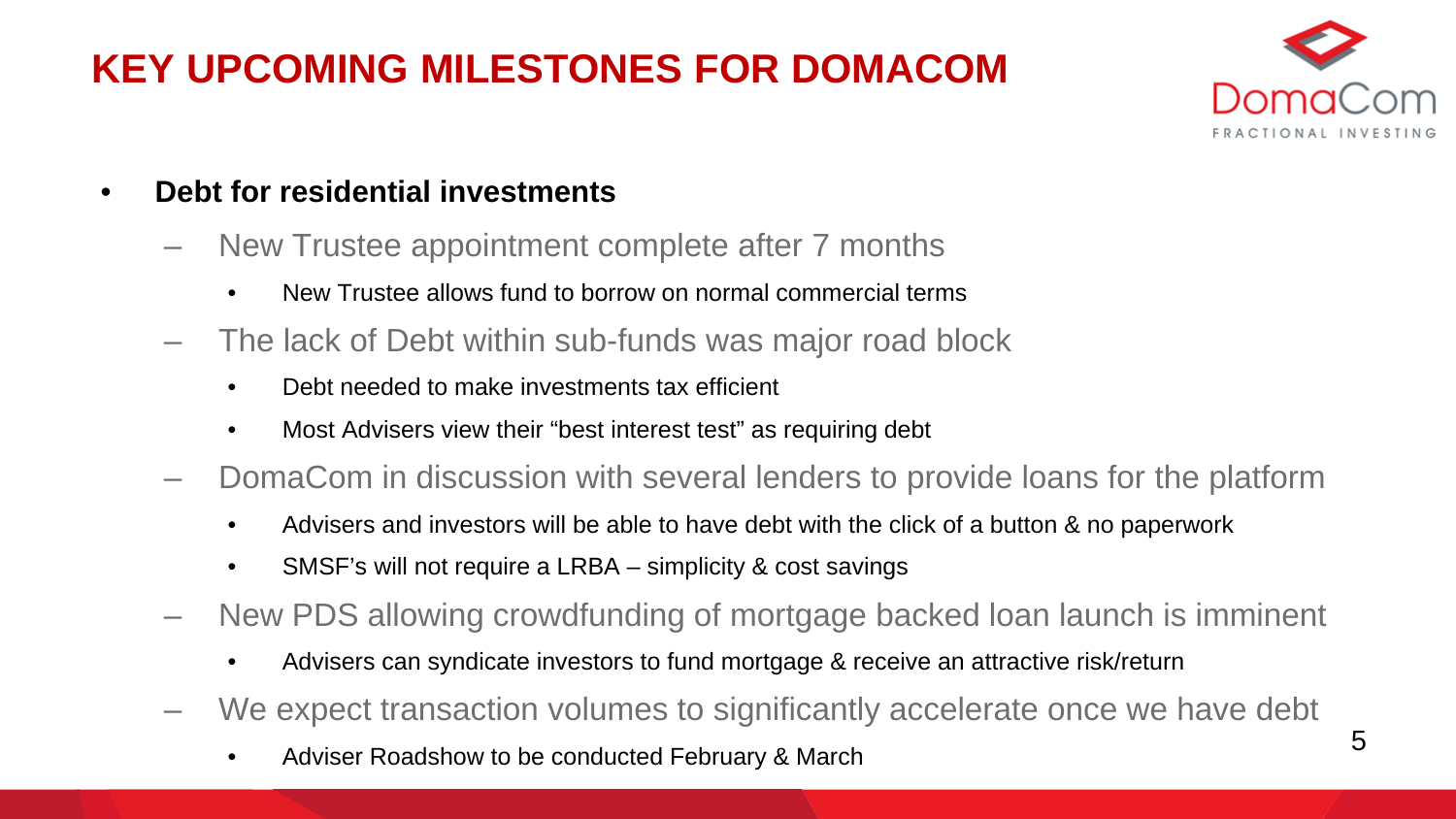# **KEY UPCOMING MILESTONES FOR DOMACOM**



- "**Family & Friends" Platform Implemented** 
	- Allows investors to syndicate amongst themselves
		- Syndication is no longer the reserve of the wealthy
	- People can now use the platform without needing to invest first
		- Allows "What If" syndication with a pathway to invest
	- Domain Listings integrated into the platform
- **Senior Equity Release**
	- ASIC Relief Instrument & PDS's being finalised
		- will allow advisers to include product in Statement of Advice
		- Expected launch is 2018 Q2
	- Strong fit with inter-generational financial planning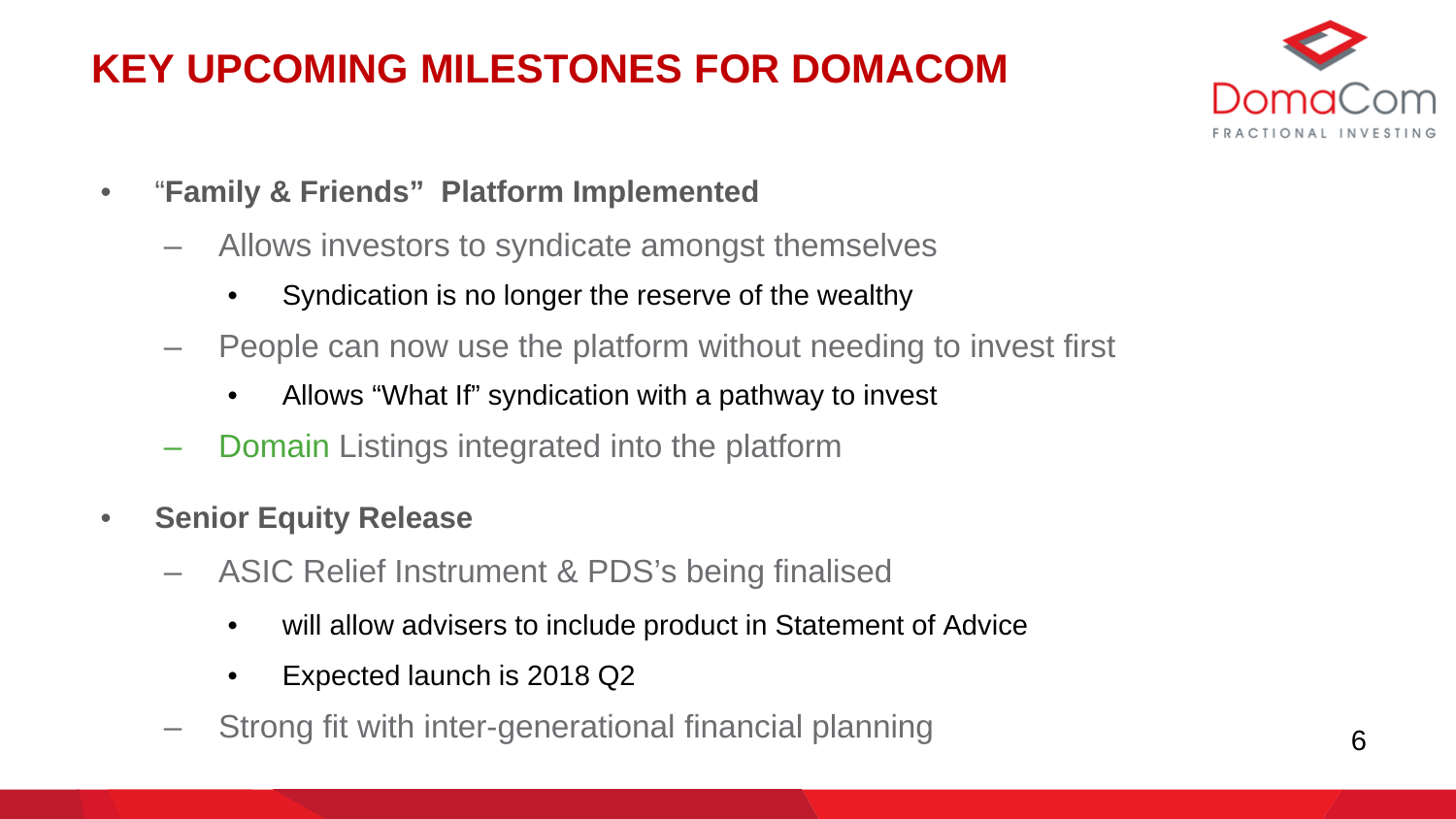## **KEY UPCOMING MILESTONES FOR DOMACOM**



- **Treasury Draft MIT amendments** 
	- Treasury has deferred the proposed MIT legislation restricting residential property investments
	- Update from Treasury expected in February 2018
	- If MIT Residential Property Ban remains then DomaCom will elect to not to be an MIT and instead use alternative tax elections
	- DomaCom will continue to purchase residential properties in any event
- **SMSF Ruling:** 
	- Federal Court ruling in December 2017 was unfavourable to DomaCom
	- DomaCom believes there are strong grounds for an appeal which was lodged 25th January 2018
	- 7 – DomaCom views upside potential of a success justifies downside cost risk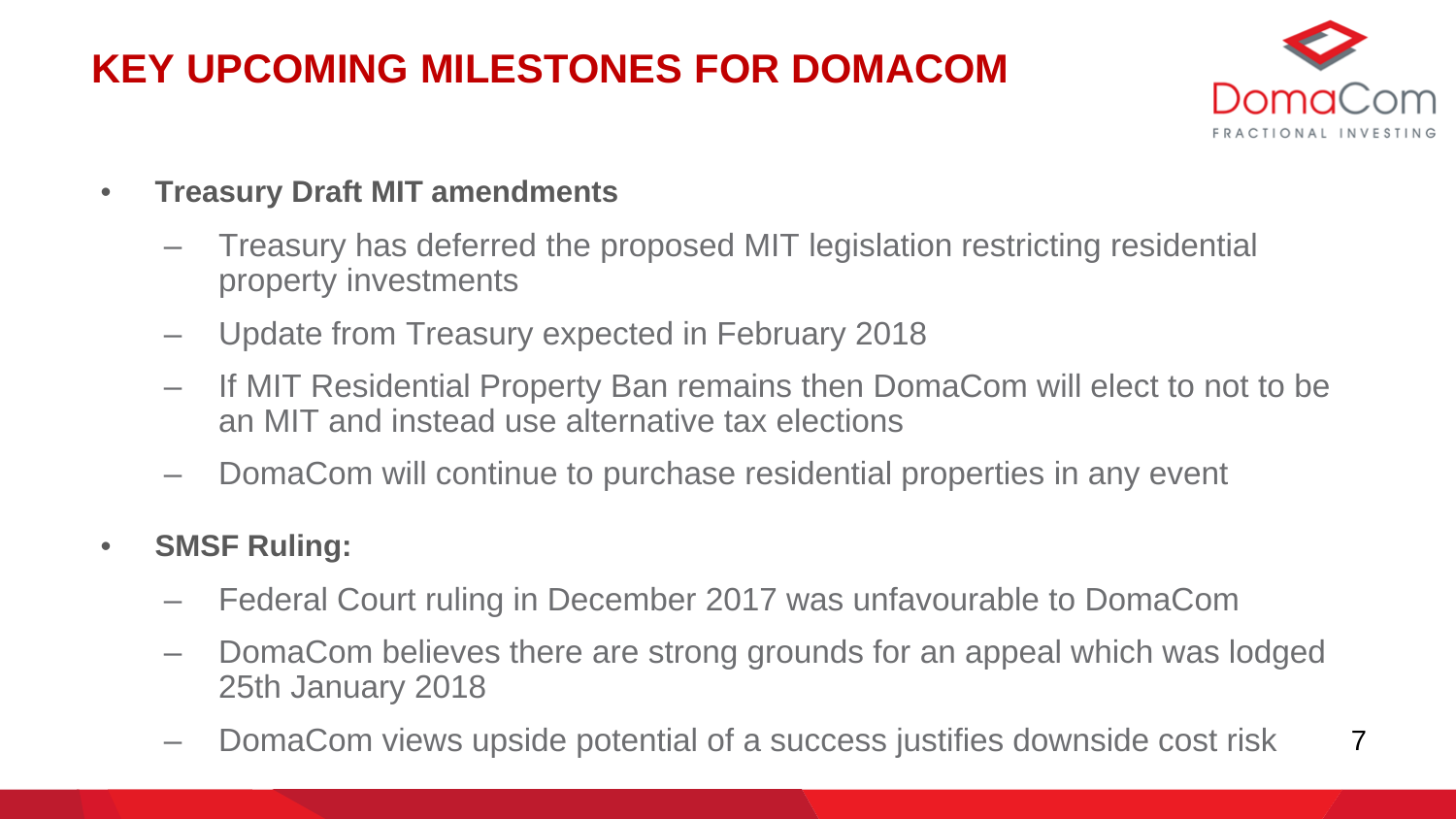#### **OFFERING DIVERSE PROPERTY SECTOR ACCESS**



| <b>PROPERTY</b>                                                                    |                                                                                         |                                                                                          |                                                                                         |  |  |
|------------------------------------------------------------------------------------|-----------------------------------------------------------------------------------------|------------------------------------------------------------------------------------------|-----------------------------------------------------------------------------------------|--|--|
| <b>Residential</b><br><b>Apartments</b><br><b>Houses</b><br>Vic, NSW, QLD,<br>etc. | <b>Commercial</b><br><b>Melbourne</b><br>Sydney<br><b>Supermarkets</b><br><b>Office</b> | <b>Industrial</b><br><b>Melbourne</b><br>Sydney<br><b>Factories</b><br><b>Warehouses</b> | <b>Rural</b><br><b>Beef/Sheep</b><br>Cropping<br><b>Dairy</b><br>Vic, NSW, QLD,<br>etc. |  |  |
| <b>DOMACOM PLATFORM</b>                                                            |                                                                                         |                                                                                          |                                                                                         |  |  |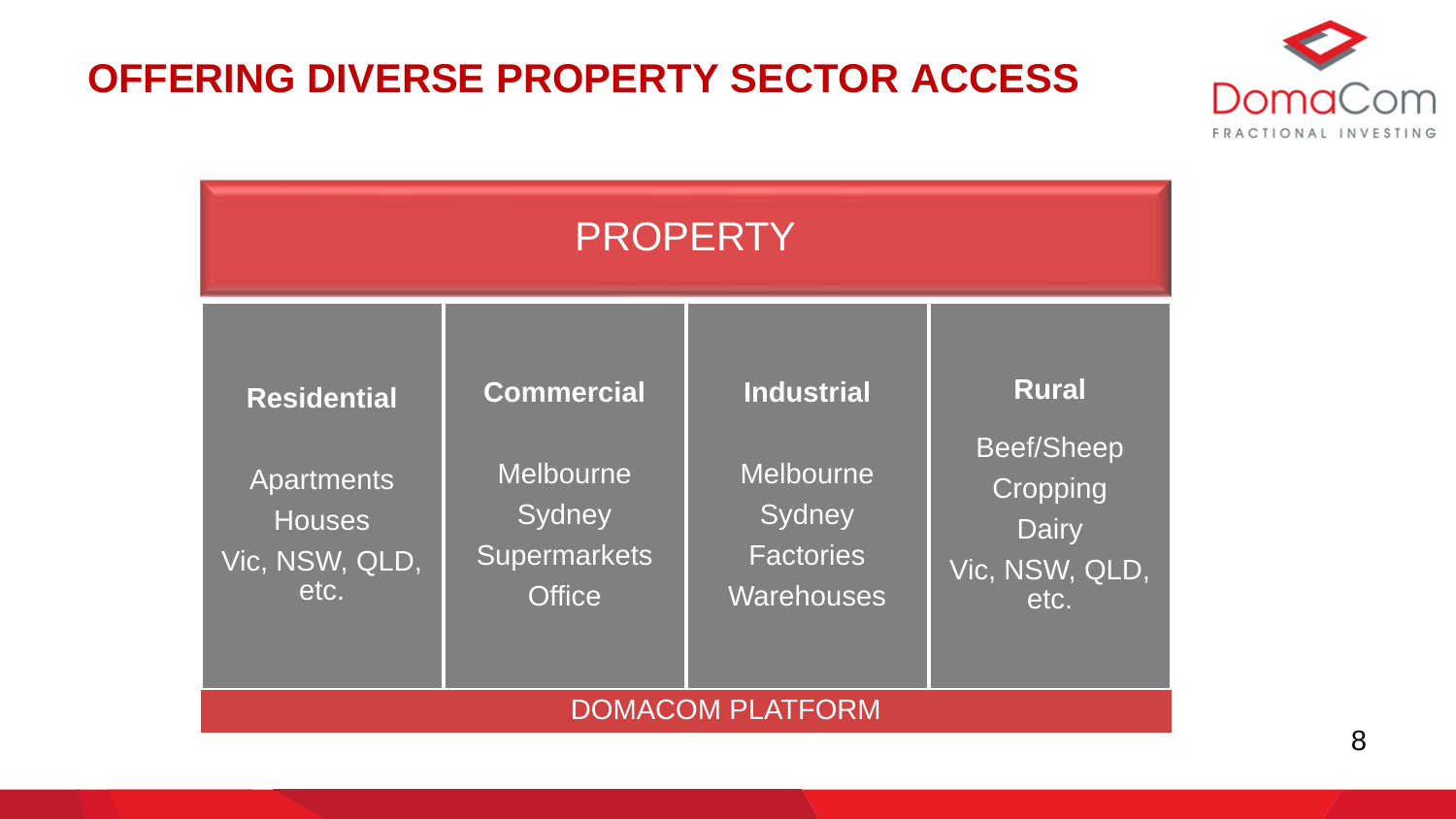### **ROUTES TO MARKET**



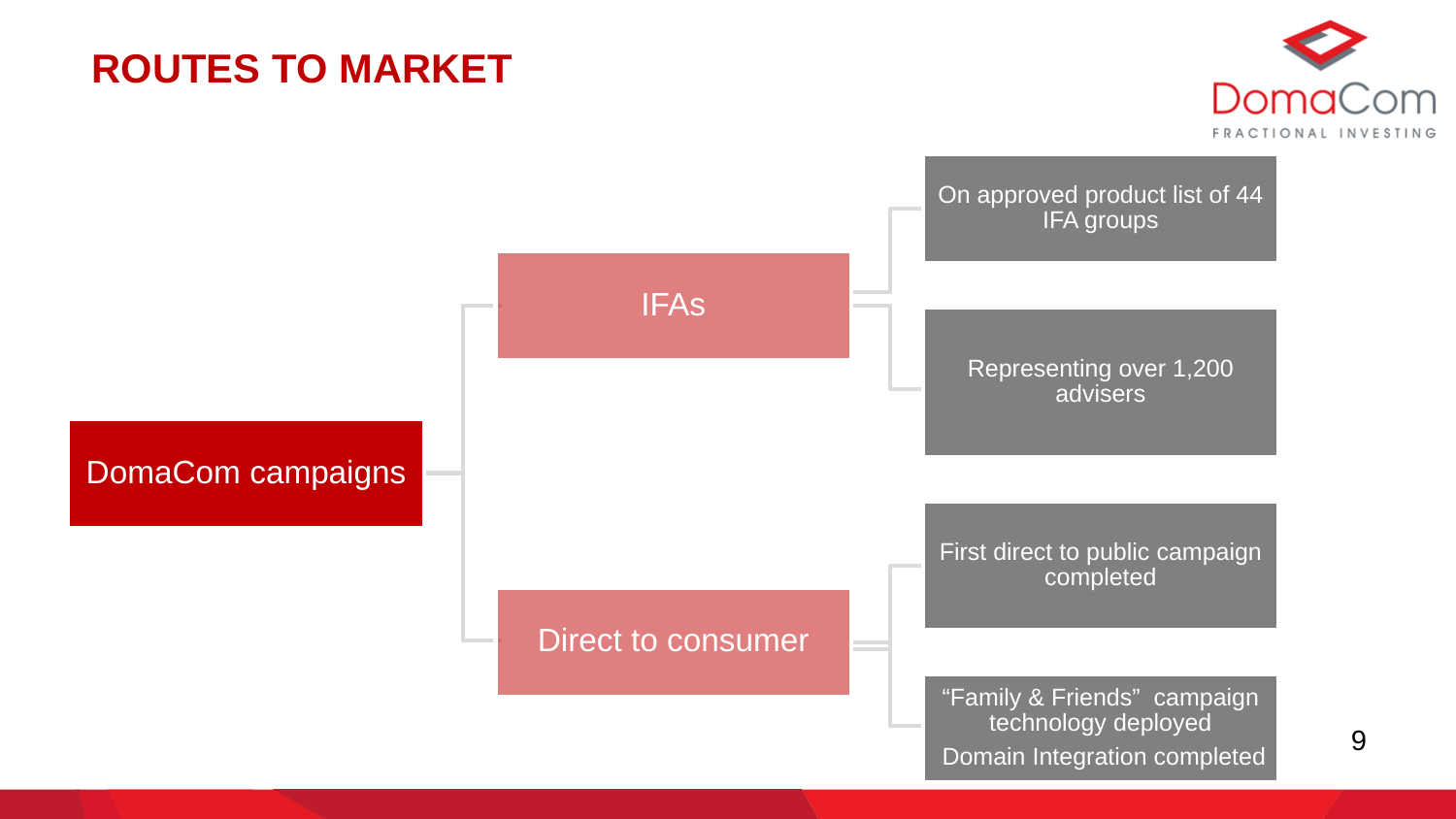## **THE GROWTH OF INVESTMENT CROWDFUNDING**



- In the US, significant uplift has been seen across all types of crowdfunding, and investment crowdfunding in particular
- Significant opportunity as the market matures in Australia DomaCom is one of the first movers



Crowdfunding growth 2012-2015

Source: 2015CF The Crowdfunding Industry Report (massolution.com)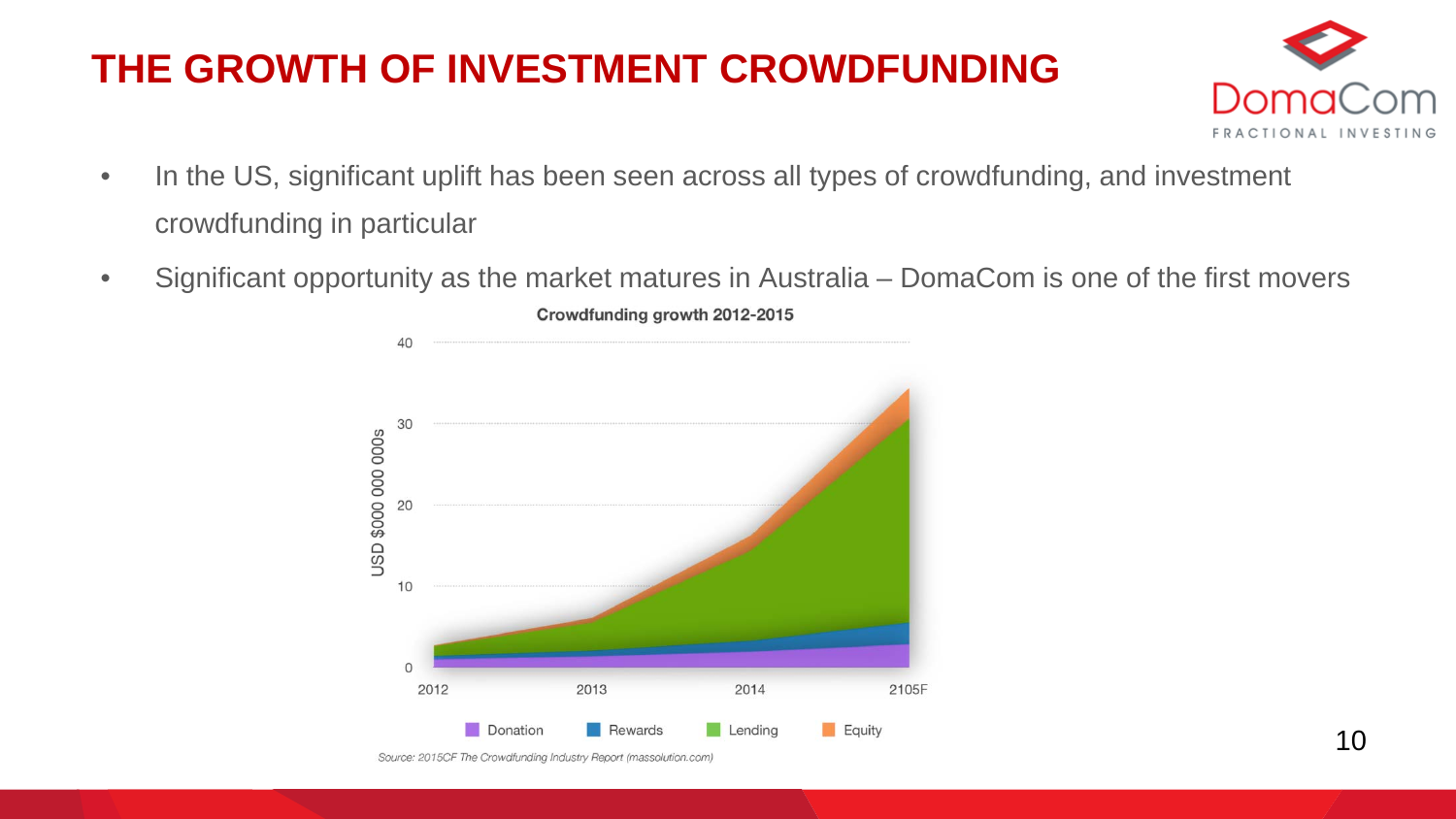## **CURRENT PUBLIC CAMPAIGNS**



#### • Affordable housing

– Capitalising on appeal of Akuna Cobram Lifestyle Community, further similar projects in pipeline

#### • Commercial Infrastructure

- Solar Farms towns disconnecting from mains mostly locally crowd funded
- Biofuel Energy Infrastructure 20% development upside and 8% ongoing rent
- Regional Entertainment Infrastructure locally crowd funded movie/brasserie developments

#### • Badgery's Creek Land Bank project

- Crowdfund a 10 year land banking project
- Initial size expected to be approx. \$8 million funding nearing completion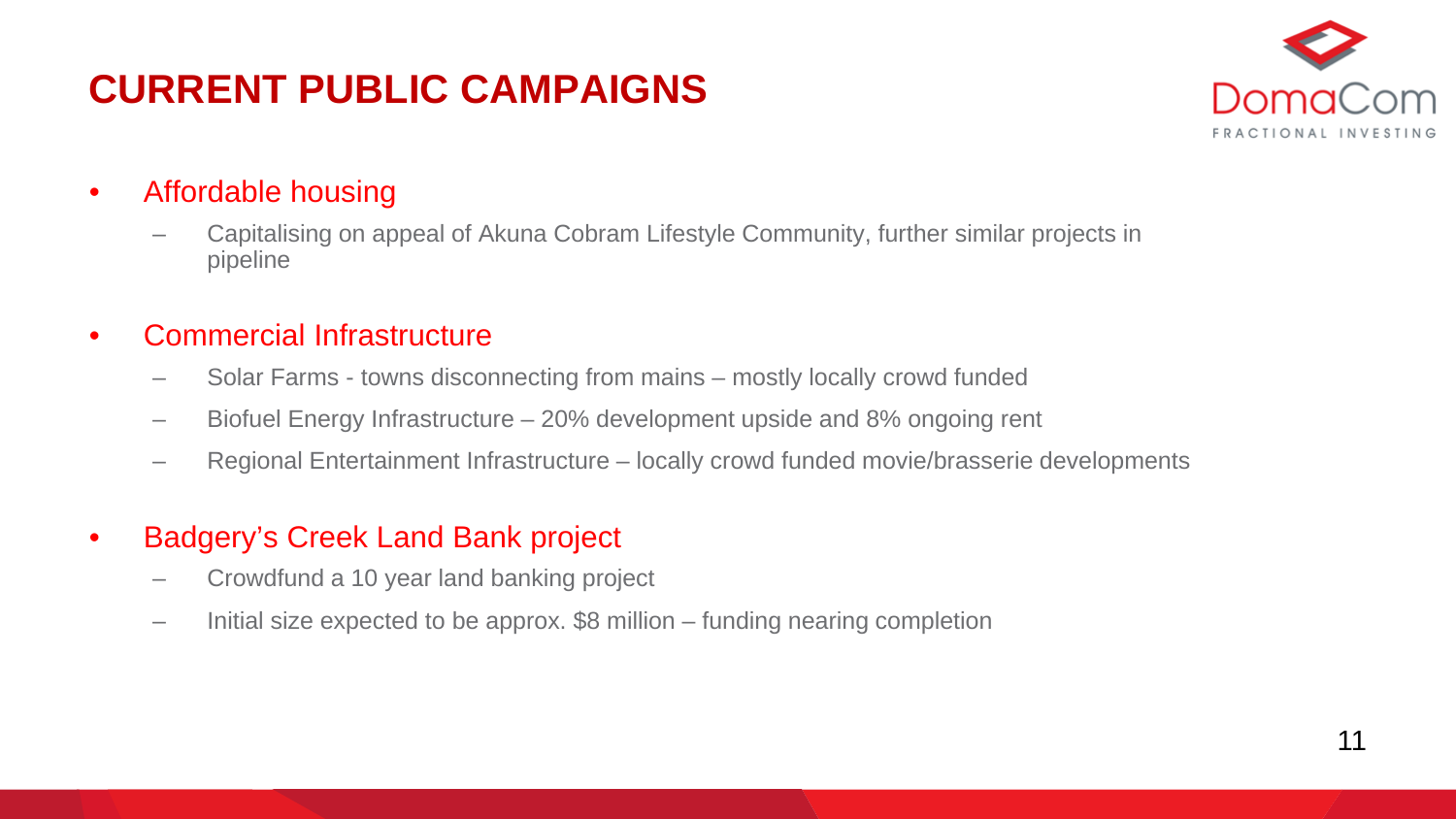## **KEY DRIVERS: COMMERCIAL INFRASTRUCTURE**



- Commercial infrastructure is appealing
	- Attractive returns 15-20% in development uplift & targeted 8% ongoing rent
	- In a challenging environment for other sectors:
		- Low returns for fixed interest rate products
		- Volatile listed equities markets
		- Constant negative market commentary on Australian Residential markets
	- Attractive underlying investment themes:
		- Affordable housing for retirees
		- Bioenergy infrastructure development
		- Regional social infrastructure

#### • Provides pathway for more advisers & investors to use DomaCom

- An easy discussion for advisers to have with investors
- Can then use DomaCom for other projects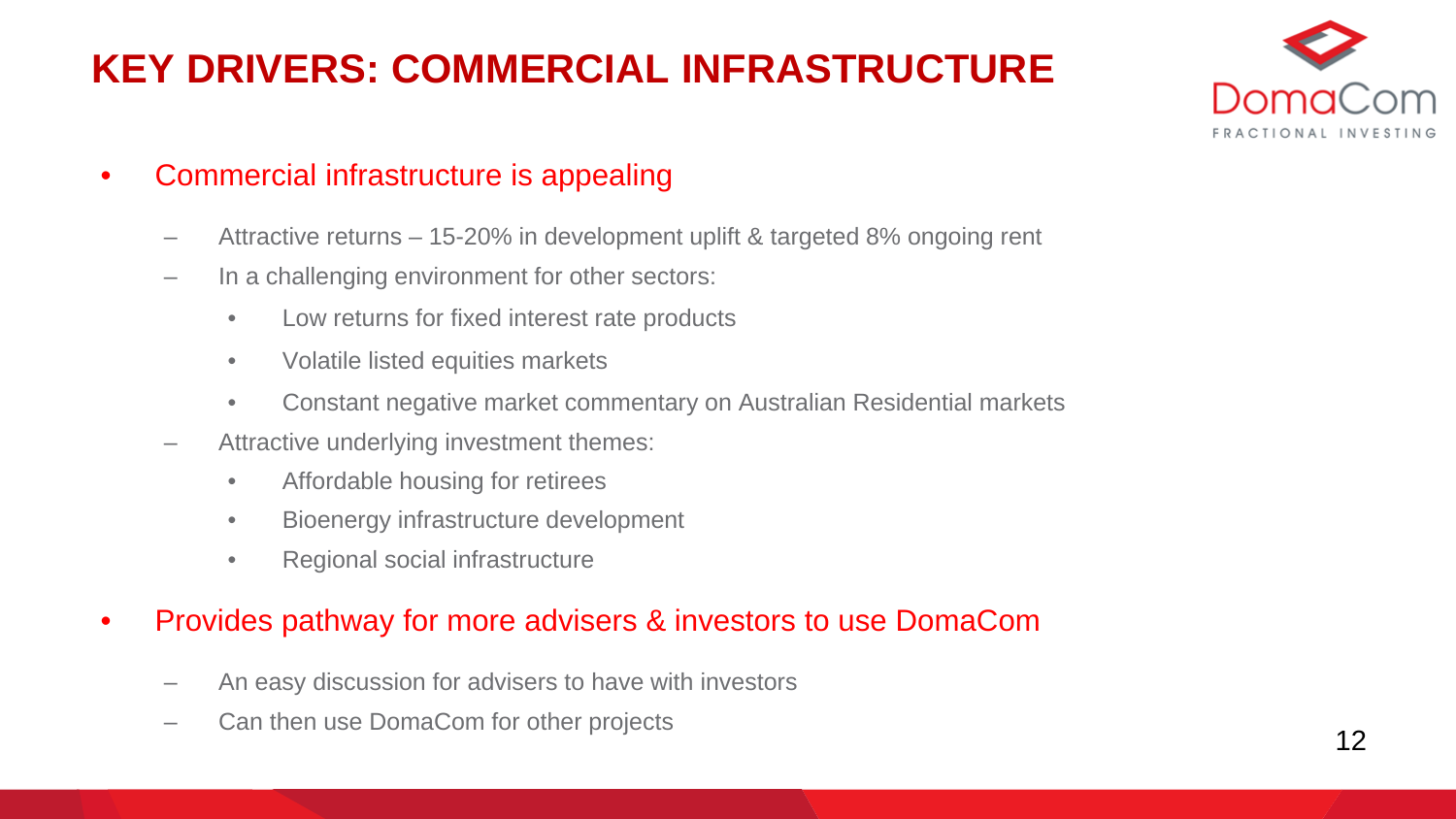# **CURRENT CAMPAIGNS: CASINO BIOHUB PLANT**



- Crowdfunding campaign underway
	- \$4.3 million being raised
	- No debt
	- Flow on potential of other projects using this model

#### • Attractive return targets

- Development return is targeted to be 20% over 12-18 months
- Ongoing lease is expected to be around 8% p.a. on uplifted value after running costs

#### • Socially responsible investment – attracts a new group of potential investors to DomaCom

- Creating energy from waste
- Providing energy price solution to regional businesses
- Creates local jobs in regional Australia

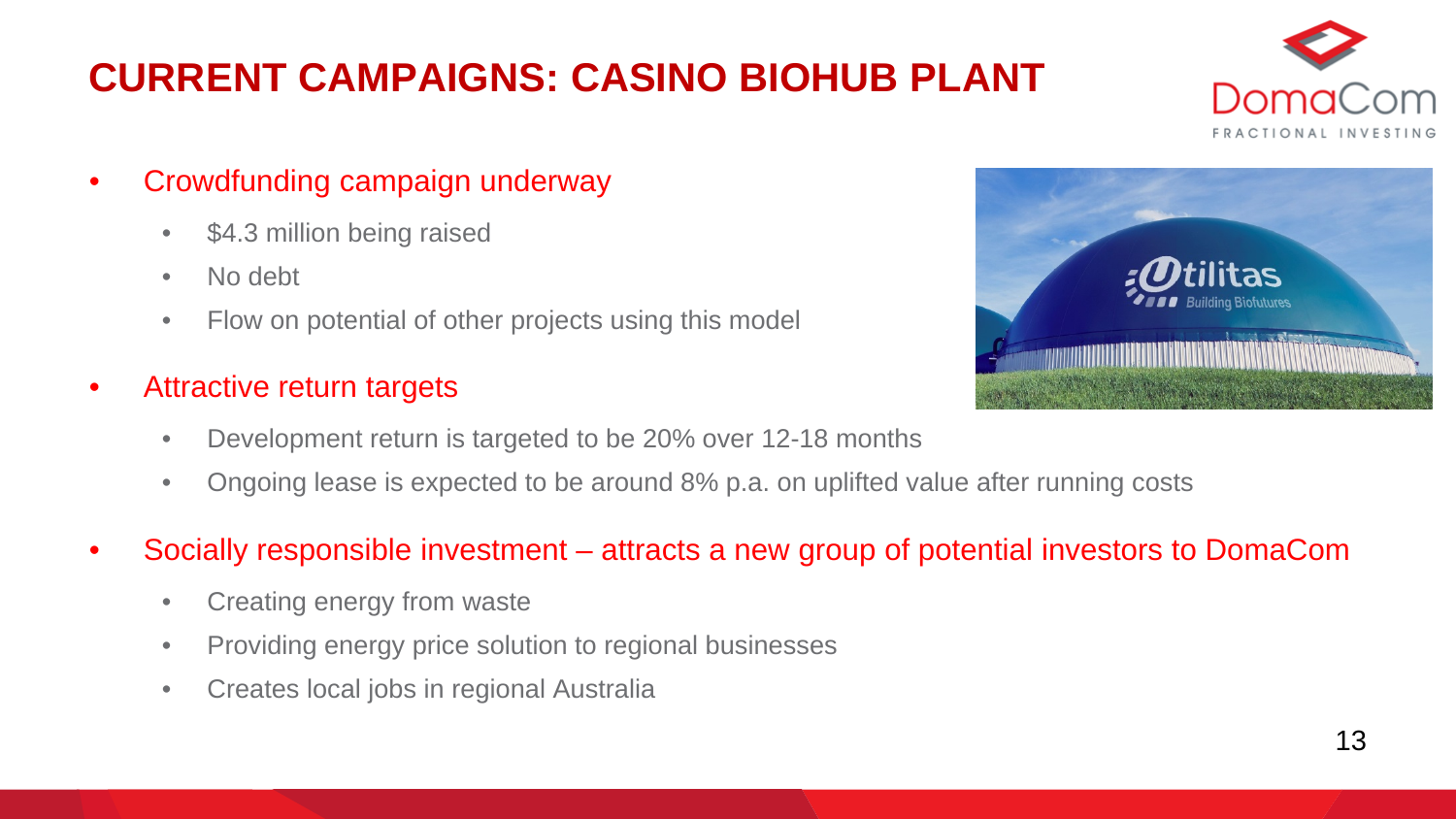# **KEY DRIVERS: HOUSING AFFORDABILITY**



- DomaCom platform provides compelling solution to housing affordability crisis
	- Affordable housing for retirees
	- Gen X/Y housing solution
- Enabling Gen X/Y to get on the property ladder now
	- Invest savings in the property market now without waiting for a full deposit
- Facilitates 'rent-to-own'
	- Rent property acquire units over time to increase ownership
	- Renters have security of tenure
- Enabling "Family & Friends" campaigns
	- Co-invest with "family & friends"
	- Retain control of liquidation if you collectively own 25%+

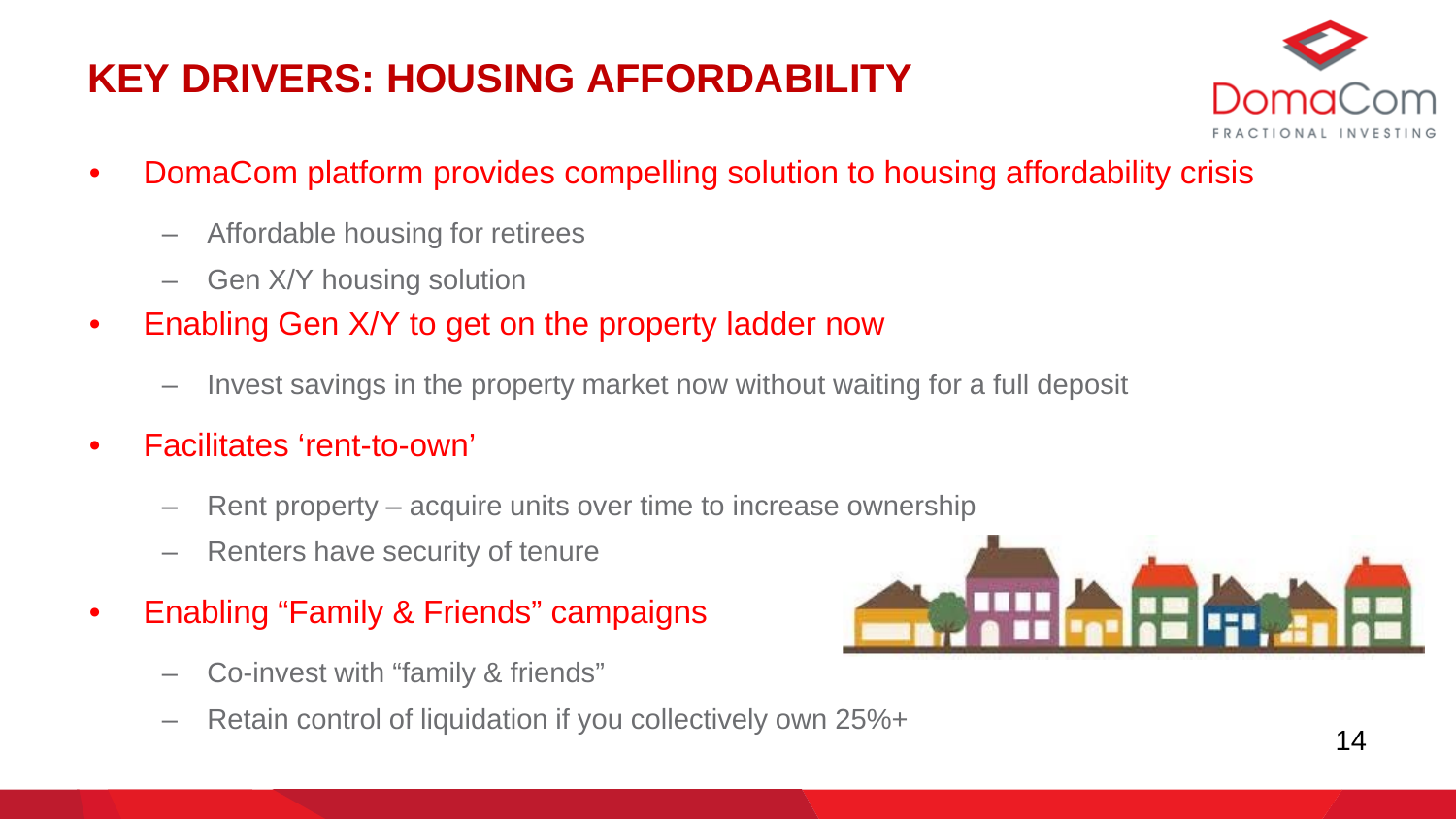### **HIGHLY EXPERIENCED BOARD**





**Chairman**  Grahame Evans 30+ years financial services Extensive board experience



**Non-Executive Director** Graeme Billings 34 years PWC audit



**Non-Executive Director** David Archbold 45 years property veteran



**Non-Executive Director** Peter Church OAM Extensive legal experience



**Chief Executive Officer** Arthur Naoumidis 22+ years financial services Ex-CEO of Praemium(ASX:PPS) 13 years senior IT



**Chief Operating Officer** Ross Laidlaw 25+ years financial services Ex-CEO of Skandia Australia



**Chief Financial Officer** Philip Chard 20+ financial services